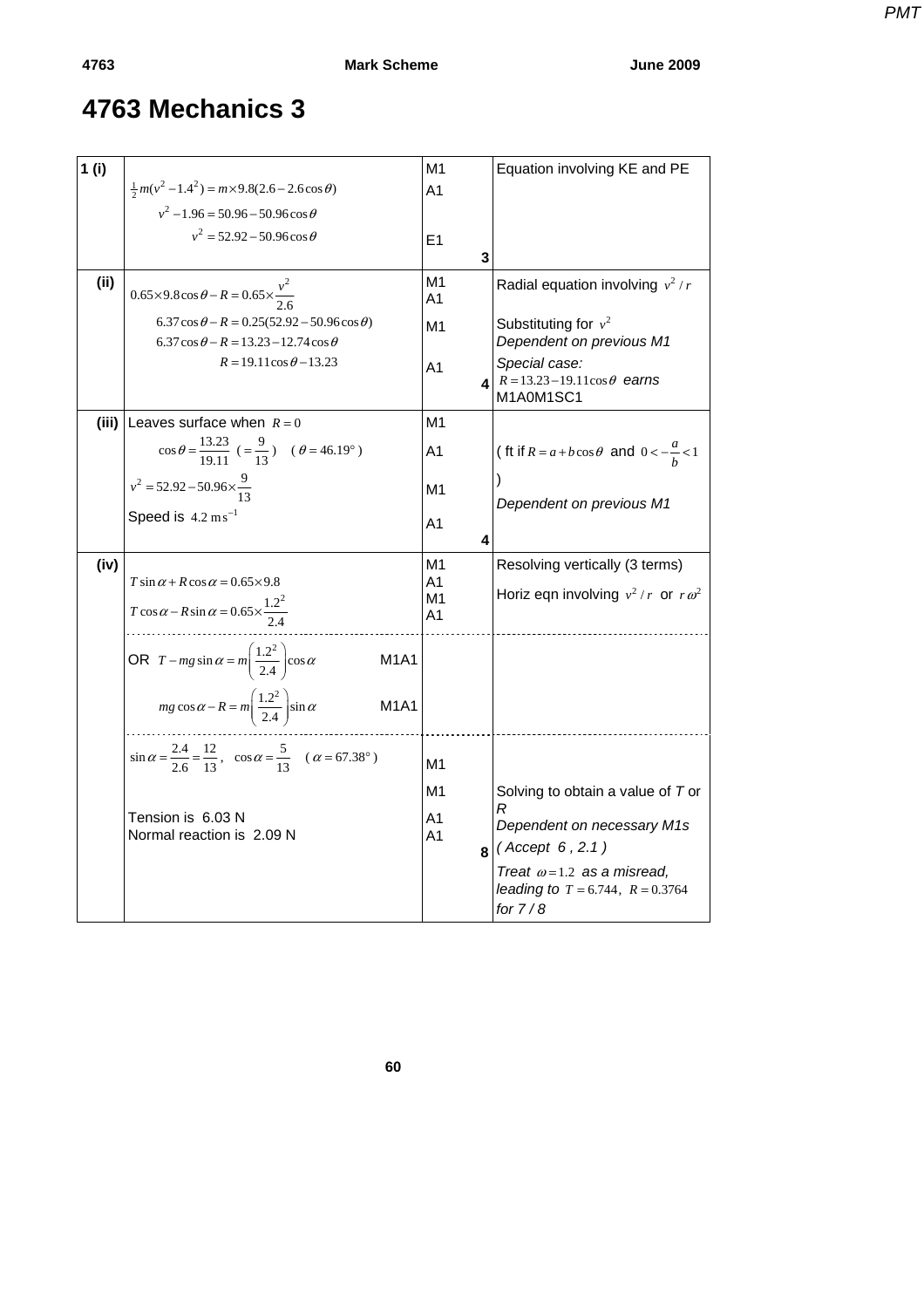**4763 Mark Scheme June 2009** 

*PMT*

| 2(i)  |                                                                                                                                 | M1             |                | Equation involving EE and KE                                                     |
|-------|---------------------------------------------------------------------------------------------------------------------------------|----------------|----------------|----------------------------------------------------------------------------------|
|       | $\frac{1}{2} \times 5000x^2 = \frac{1}{2} \times 400 \times 3^2$                                                                | A <sub>1</sub> |                |                                                                                  |
|       | Compression is 0.849 m                                                                                                          | A <sub>1</sub> |                | Accept $\frac{3\sqrt{2}}{5}$                                                     |
|       |                                                                                                                                 |                | $\overline{3}$ |                                                                                  |
| (ii)  | Change in PE is $400 \times 9.8 \times (7.35 + 1.4) \sin \theta$                                                                | M1             |                | Or $400\times9.8\times1.4\sin\theta$                                             |
|       | $=400\times9.8\times8.75\times\frac{1}{7}$                                                                                      |                |                | and $\frac{1}{2} \times 400 \times 4.54^2$                                       |
|       | $= 4900$ J                                                                                                                      | A <sub>1</sub> |                | Or $784 + 4116$                                                                  |
|       | Change in EE is $\frac{1}{2} \times 5000 \times 1.4^2$<br>$= 4900$ J                                                            | M1             |                | M1M1A1 can also be given for a<br>correct equation in x                          |
|       | Since Loss of $PE =$ Gain of $EE$ , car will be<br>at rest                                                                      | E1             |                | (compression):<br>$2500x^2 - 560x - 4116 = 0$<br>Conclusion required, or solving |
|       |                                                                                                                                 |                |                | equation to obtain $x=1.4$                                                       |
| (iii) | WD against resistance is $7560(24+x)$                                                                                           | <b>B1</b>      |                | $( =181440 + 7560x )$                                                            |
|       | Change in EE is $\frac{1}{2} \times 5000x^2$                                                                                    | <b>B1</b>      |                | $( = 2500x^2 )$                                                                  |
|       | Change in KE is $\frac{1}{2} \times 400 \times 30^2$                                                                            | <b>B1</b>      |                | $( =180000)$                                                                     |
|       | Change in PE is $400\times9.8\times(24+x)\times\frac{1}{7}$                                                                     | <b>B1</b>      |                | $( =13440+560x )$                                                                |
|       | OR Speed $7.75 \text{ m s}^{-1}$ when it hits buffer, then                                                                      |                |                |                                                                                  |
|       | WD against resistance is $7560x$<br>B1                                                                                          |                |                |                                                                                  |
|       | Change in EE is $\frac{1}{2} \times 5000x^2$<br>Β1                                                                              |                |                | $( = 2500x2)$<br>$( = 12000)$                                                    |
|       | Change in KE is $\frac{1}{2} \times 400 \times 7.75^2$<br>Β1                                                                    |                |                |                                                                                  |
|       | Change in PE is $400\times9.8\times x\times\frac{1}{7}$<br>B <sub>1</sub>                                                       |                |                | $( =560x )$                                                                      |
|       |                                                                                                                                 | M1             |                | Equation involving WD, EE, KE,<br>РE                                             |
|       | $-7560(24+x) = \frac{1}{2} \times 5000x^2 - \frac{1}{2} \times 400 \times 30^2$<br>$-400\times9.8\times(24+x)\times\frac{1}{7}$ |                |                |                                                                                  |
|       |                                                                                                                                 | F <sub>1</sub> |                |                                                                                  |
|       | $-7560(24+x) = 2500x^2 - 180000 - 560(24+x)$                                                                                    |                |                |                                                                                  |
|       | $-3.024(24+x) = x^2 - 72 - 0.224(24+x)$<br>$x^2 + 2.8x - 4.8 = 0$                                                               | M1             |                |                                                                                  |
|       |                                                                                                                                 | A1             |                | Simplification to three term                                                     |
|       | $x = \frac{-2.8 + \sqrt{2.8^2 + 19.2}}{2}$                                                                                      | M1             |                | quadratic                                                                        |
|       | $=1.2$                                                                                                                          |                |                |                                                                                  |
|       |                                                                                                                                 | A <sub>1</sub> | 10             |                                                                                  |

**61**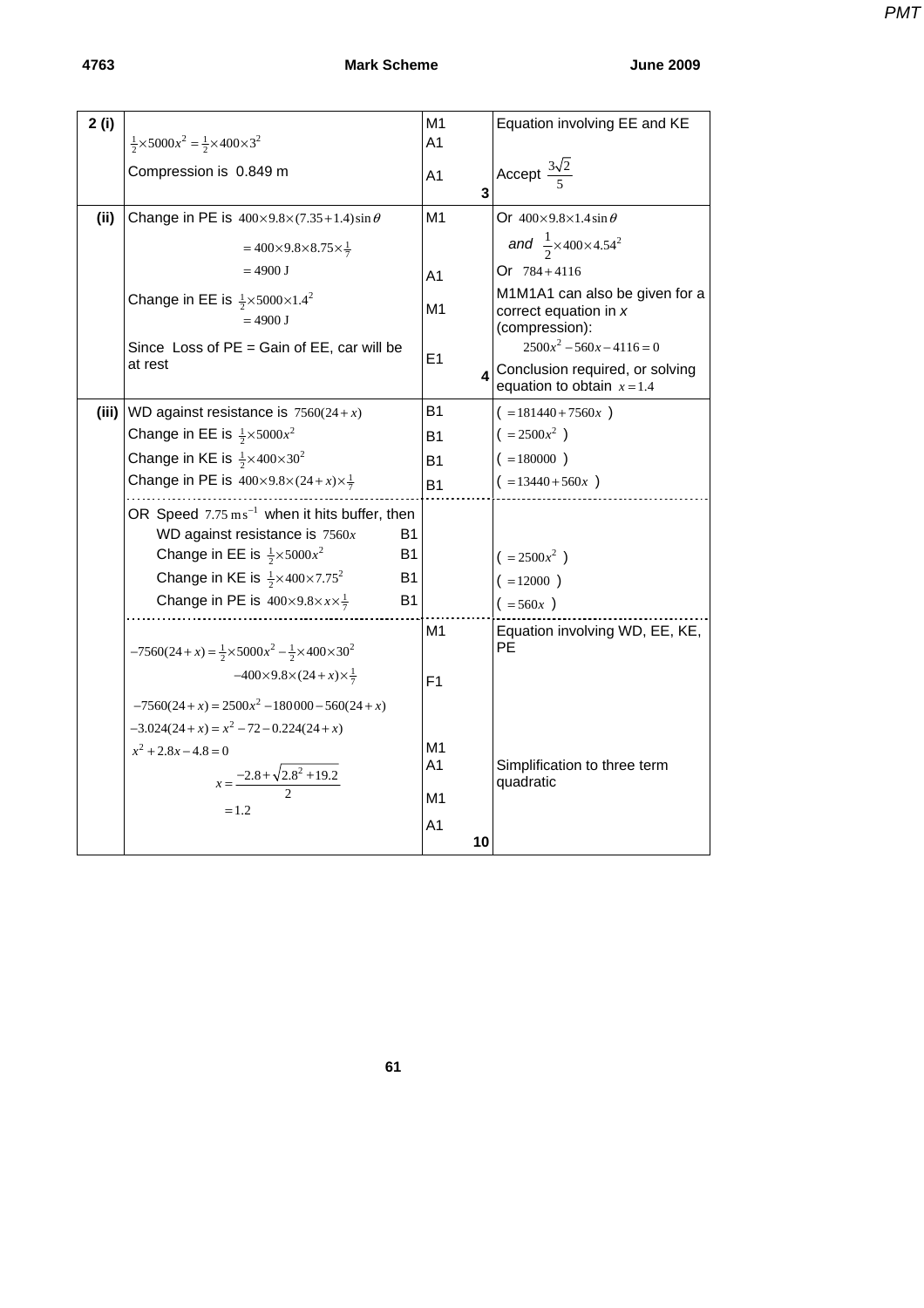## **4763 Mark Scheme June 2009**

*PMT*

|        | $3(a)(i)$   [ Velocity ] = $LT^{-1}$                               | <b>B1</b>          | Deduct 1 mark for $ms^{-1}$ etc                               |
|--------|--------------------------------------------------------------------|--------------------|---------------------------------------------------------------|
|        | [Force ] = $MLT^{-2}$                                              | B1                 |                                                               |
|        | [Density] = $ML^{-3}$                                              | <b>B1</b>          |                                                               |
|        |                                                                    | 3                  |                                                               |
| (ii)   | $MLT^{-2} = (ML^{-3})^{\alpha} (LT^{-1})^{\beta} (L^{2})^{\gamma}$ |                    |                                                               |
|        | $\alpha = 1$                                                       | <b>B1</b>          |                                                               |
|        | $\beta = 2$                                                        | <b>B1</b>          |                                                               |
|        | $-3\alpha + \beta + 2\gamma = 1$<br>$\gamma = 1$                   | <b>M1A1</b>        | (ft if equation involves                                      |
|        |                                                                    | A1                 | $\alpha$ , $\beta$ and $\gamma$ )                             |
|        |                                                                    | 5                  |                                                               |
| (b)(i) | $\frac{2\pi}{\omega} = 4.3$                                        | M1                 |                                                               |
|        |                                                                    |                    |                                                               |
|        | $\omega = \frac{2\pi}{4 \text{3}}$ (=1.4612)                       | A <sub>1</sub>     |                                                               |
|        |                                                                    | M1                 | Using $\omega^2(A^2-\theta^2)$                                |
|        | $\dot{\theta}^2 = 1.4612^2(0.08^2 - 0.05^2)$                       | F1                 | For RHS                                                       |
|        | Angular speed is $0.0913$ rad s <sup>-1</sup>                      | Α1                 | (b.o.d. for $v = 0.0913 \text{ m s}^{-1}$ )                   |
|        |                                                                    | 5                  |                                                               |
|        | OR $\dot{\theta} = 0.08 \omega \cos \omega t$<br>M1                |                    | Or $\dot{\theta} = (-) 0.08 \omega \sin \omega t$             |
|        | F1<br>$= 0.08 \times 1.4612 \cos 0.6751$                           |                    | $= (-) 0.08 \times 1.4612 \sin 0.8957$                        |
|        | A1<br>$= 0.0913$                                                   |                    |                                                               |
| (ii)   | $\theta$ = 0.08 sin $\omega t$                                     | <b>B1</b>          | or $\theta = 0.08 \cos \omega t$                              |
|        | When $\theta = 0.05$ , 0.08sin $\omega t = 0.05$                   | M1                 | Using $\theta = (\pm) 0.05$ to obtain an                      |
|        | $\omega t = 0.6751$                                                |                    | equation for $t$<br>B1M1 above can be earned in               |
|        | $t = 0.462$                                                        | A <sub>1</sub> cao | (i)                                                           |
|        |                                                                    |                    | or $t = 0.613$ from $\theta = 0.08 \cos \omega t$             |
|        | Time taken is $2\times0.462$                                       |                    | or $t = 1.537$ from $\theta = 0.08 \cos \omega t$             |
|        |                                                                    | M1                 | Strategy for finding the required                             |
|        |                                                                    |                    | time                                                          |
|        | $= 0.924$ s                                                        | A1 cao             | $(2\times0.462 \text{ or } \frac{1}{2}\times4.3-2\times0.613$ |
|        |                                                                    | 5                  | or $1.537 - 0.613$ ) Dep on first<br>M1                       |
|        |                                                                    |                    | For $\theta = 0.05 \sin \omega t$ , max                       |
|        |                                                                    |                    | BOM1AOMO                                                      |
|        |                                                                    |                    | (for                                                          |
|        |                                                                    |                    | $0.05 = 0.05 \sin \omega t$                                   |